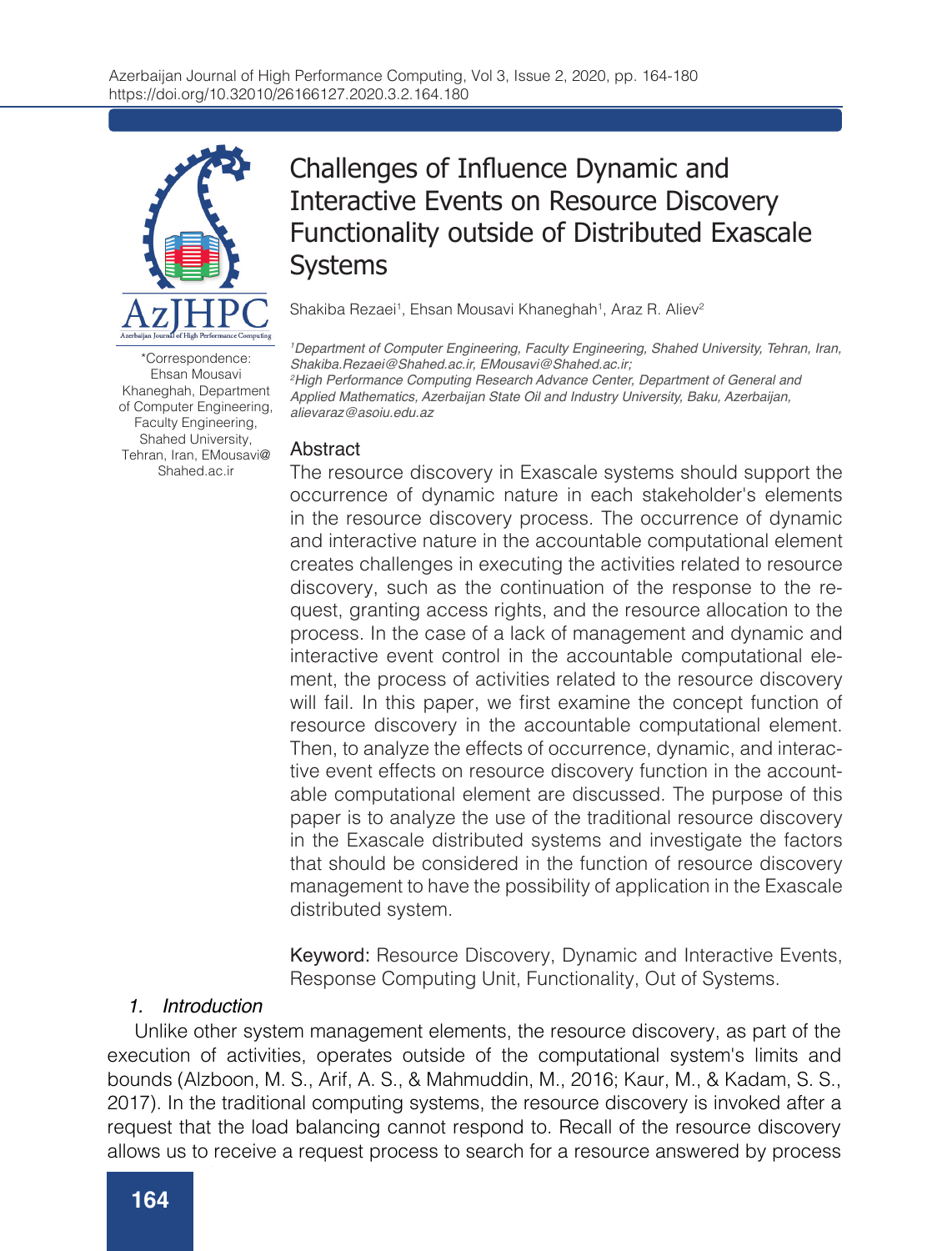application (Jamal, A. A., & Teahan, W. J., 2017; Zarrin, J., Aguiar, R. L., & Barraca, J. P., 2018). The resource discovery is based on one of the two policies using preestablished response structures or lack of structure, action search resources where request (Jamal, A. A., & Teahan, W. J., 2017; Nickbakhsh, N., & Aghaei, M. R. S., 2017). The resource discovery in traditional computing systems makes the resource discovery process either based on the Request Nature Set (RNS) or a Request Attribute Set (RAS) or both (Adibi, E., & Khaneghah, E. M., 2020). In traditional computing systems, both sets of application nature and request attributes are fixed during the implementation process of resource discovery-related activities. This makes it clear from the point of view of the resource discovery if the resource discovery focuses on the RNS, a resource, and if it is based on RAS, is more than one source capable of responding to the process request (Mengistu, T. M., & Che, D., 2019; Alzboon, M. S., Mahmuddin, M., & Arif, S., 2019).

allows us to receive a request process to receive a regular for a resource answered by process to search for a

In traditional computing systems, no change in the state of the computational element of the resource discovery, and precisely the absence of process request, causes the situation to fail to visualize the source changes' resource discovery activities. On the other hand, during the activities related to resource discovery, which is done outside the computational system, the lack of time constraints and, in some cases of location constraints may cause the activity of the resource discovery to fail. The computational element containing the resource found by the resource discovery can be part of another system or out of any system. If the computational element contains the resource outside any system, then the computational element contains constraints in the context of priority or delay of local activities. If the computational element contains the system member resource, a set of rules is defined in responding to requests outside the system and the constraints of responding to the non-local request (Jamal, A. A., & Teahan, W. J., 2017; Bhattacharyya, S., Conradie, L., & Arezki, R., 2017).

In traditional computing systems, the existence of a set of rules is possible, causing the resource discovery to be challenged after finding the computational element containing the source required, implementing activities related to achieving access rights and resource allocation, and the activities related to the resource discovery fail. The failure of resource discovery activities on each of the two activities to receive the source or resource allocation's rights can occur. In some of the mechanisms of management of resource discovery, two activity recognition activity and allocation in a sequence and some other mechanisms - the discovery of the source of these two activities occurs separately and at a time distance. A time gap can also provide the possibility of failure due to time in the computational element containing the source. On the other hand, the existence of delays due to the network and the return of messages due to the resource discovery and time in the computational element containing the source may also provide the possibility of failure (Singh, M., 2019, October; Luppi, E., 2020)

Outside the computational system, the set of constraints and constraints governing the request can differ from the pattern of constraints defined on the computational system's request. This may result in some differences in request and response

the computational system. The resource discovery is activated within the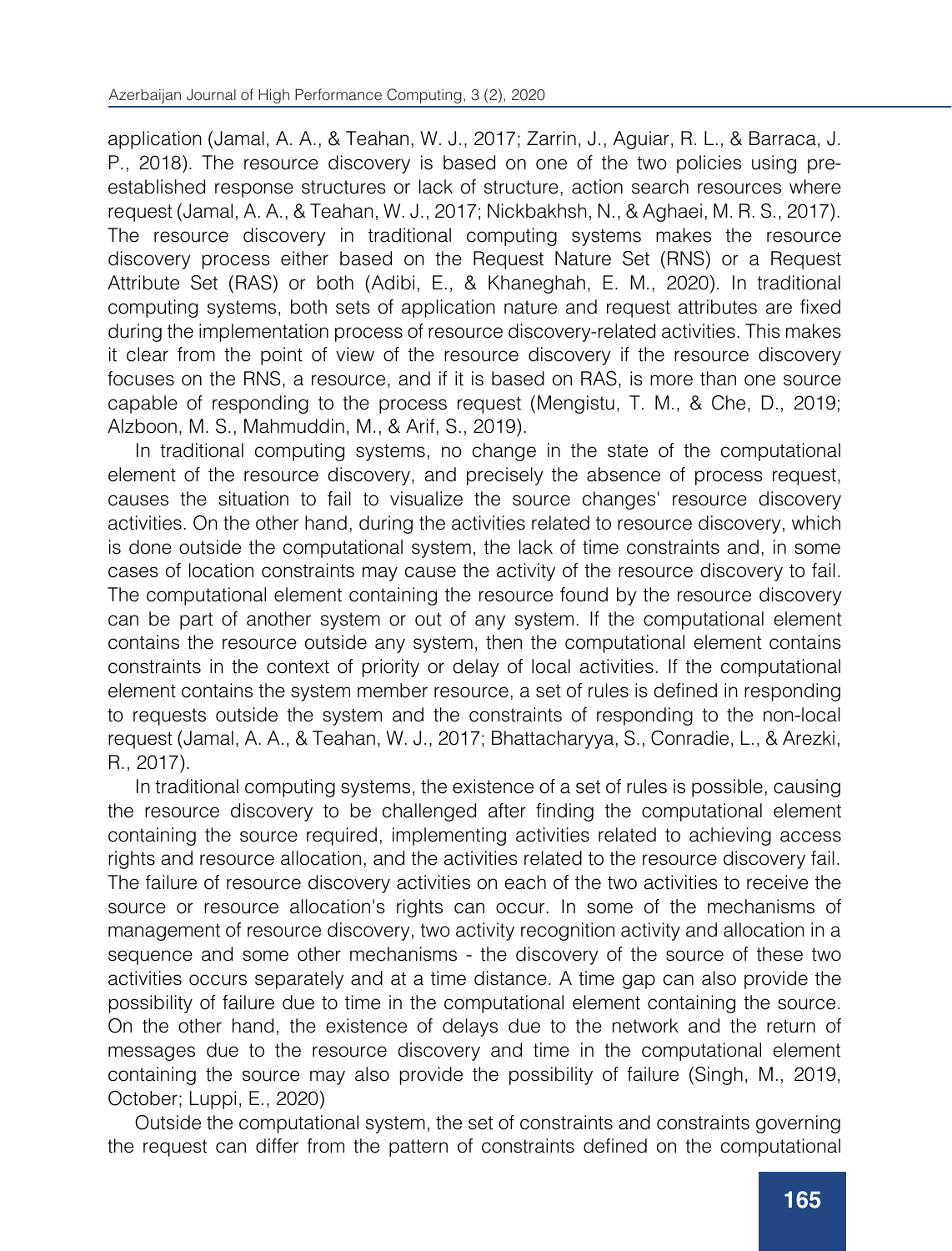system's request. This may result in some differences in request and response constraints in the context of request and response indicators. Outside the computational system, the response pattern rules can differ from the existing laws in the computational system. The resource discovery is activated within the computational system, so the constraints governing the response pattern considered by this element are equivalent to the constraints of responding to requests in the computational system. The accountable element may comply with the constraints on the local computational system or constraints defined by itself. This issue is particularly relevant for accountability. The computational element responsible for the request has no response to the request, and responding to the computational system member's process request is voluntary. This makes the computational element responsive to the request by two different policies in the context of accountability. There is a response constraint in the first model, and if the request is accepted, the computational element is responding to an acceptable request. In the second model, there is no response constraint, and at any moment of the response process, there is a lack of accountability (Mengistu, T. M., & Che, D., 2019; Mengistu, T. M., & Che, D., 2019).

the request can differ from the pattern of constraints defined on the computation of computational on the computational on the computational on the computational on the computational on the computational on the computatio

In the Exascale computational distributed systems, dynamic and interactive events in the computational system or outside the computational system on resource discovery function. Occurring, dynamic and interactive events may influence each factor that influences the resource discovery activities and cause failure in the resource discovery. The dynamic and interactive event in the system or system-level will cause the system or system environment to change so that the resource discovery mechanisms cannot manage the situation. This is significantly more tangible in resource discovery management elements outside the system (Gharb, H., Khaneghah, E. M., et al., 2019; Adibi, E., & Khaneghah, E. M., 2018; Bidhendi, Z.E., Pouria F., Khaneghah E.M., 2019).

A dynamic and interactive event within the computational system will cause the system state and process calling to change accordingly. The system management element can be determined by defining measurable indicators of the dynamic and interactive event on system functionality. The manager of the computing system enabling the resource discovery system, due to having accurate information about the process of the resource discovery, and the factors affecting the way of resource discovery management, can be used to determine the effect of occurring indices dynamic and interactive event on the computational element of the resource discovery and also the computational elements that play a role in the implementation of resource discovery activities.

Outside the system, there is no possibility of defining indicators mentioned by the resource discovery. When resource discovery is implemented outside the computational system's limits, it may be the resource discovery that lacks information about a dynamic and interactive event. Outside of the system's limits, other computational systems' mechanisms and patterns to analyze a dynamic and interactive event may vary with the mechanisms used in the computational system of the resource discovery. This difference may cause resource discovery to be unable to

detect the dynamic and interactive effects outside of the system's boundaries

In this paper, while analyzing the concept of resource discovery failure outside of the computational system, investigating and analyzing the effect of dynamic and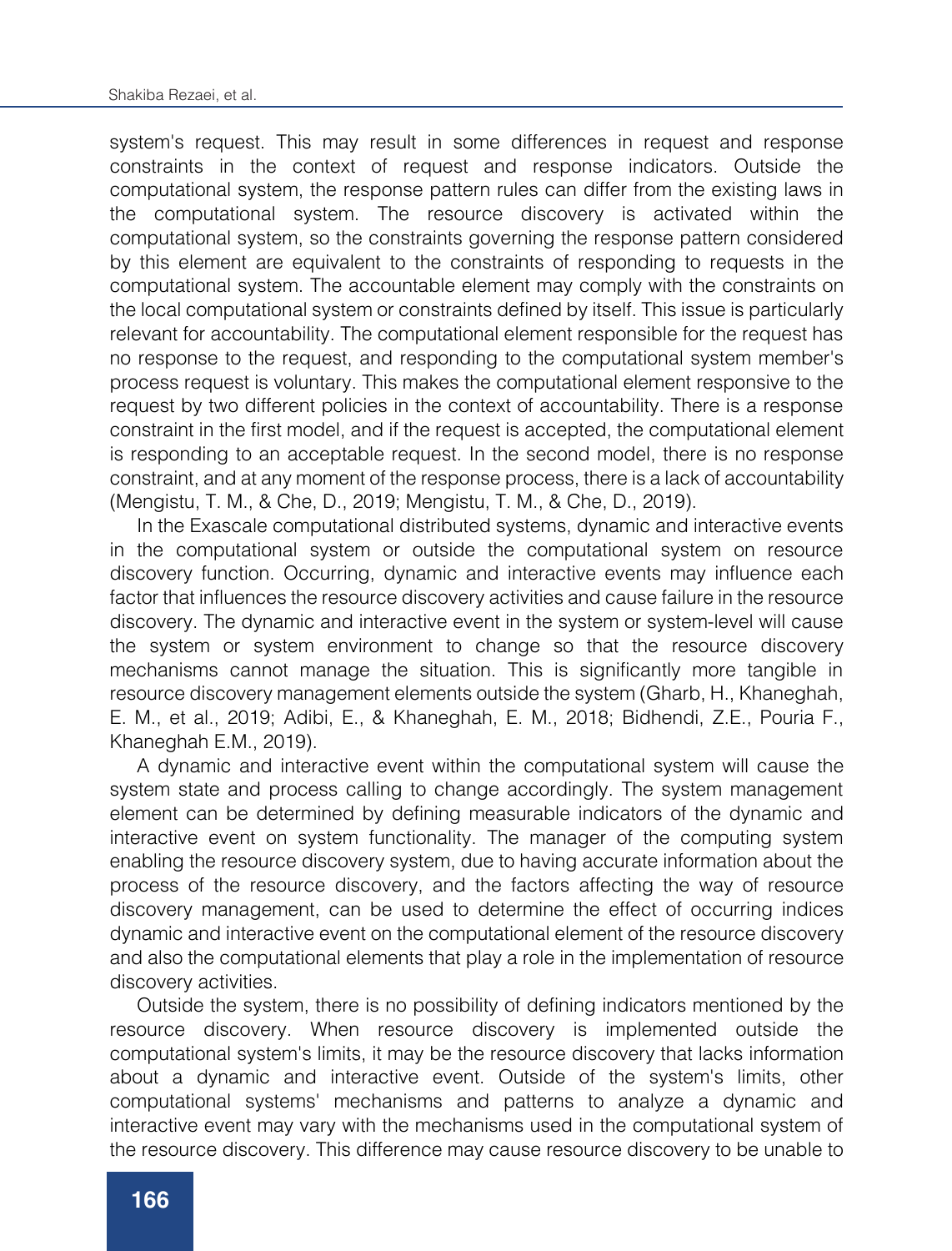the resource discovery. This difference may cause resource discovery to be unable to detect the dynamic and interactive effects outside of the system's boundaries (Khaneghah, E. M., Aliev, A. R., Bakhishoff, U., & Adibi, E., 2018).

interactive event may vary with the mechanisms used in the computational system of

In this paper, while analyzing the concept of resource discovery failure outside of the computational system, investigating and analyzing the effect of dynamic and interactive effects on resource discovery performance and the concept of failure to implement resource discovery outside of the computational system will be discussed. This analysis makes it possible to examine the challenges of performance failure in resource discovery management outside the Exascale computational system.

# *2. Related Work*

In computational systems, the load balancer has the responsibility to create a response structure to requests. If a process invokes a resource that does not exist in the system and the load balancer cannot respond, the resource discovery is called. The resource discovery is attempting to find the resource of process interest outside the computational system's limits. Unlike other system manager elements, it operates out of the system and rules other than rules governing the computational system.

In (Adibi, E., & Khaneghah, E. M., 2018), the concept of the dynamic and interactive nature of distributed Exascale systems and describes the effects of the dynamic and interactive event on the resource request unit and resource discovery. Besides, it describes the challenges of resource discovery in Exascale systems. Resource discovery unit in Exascale systems, the need for management to occur is a dynamic and interactive event in the request process and when operating the resource discovery. The occurrence of dynamic and interactive events in the request process causes challenges in implementing resource discovery. If there is no management on the dynamic and interactive event, executive activities related to resource discovery will fail.

The dynamic and interactive nature of the computational modules occurs due to the cases mentioned above. (a) When a process in the system creates a new process that has not been defined in the system design time. This is equivalent to the formation of a new concept or a new variable in the scientific program implemented by the computational system, (b) two processes require communication during the initial design of an unexpected system, (c) The process is in process with the process out of the system, and this phenomenon is not defined when designing the system. This occurs due to the incorrect determination of the system (Khaneghah, E. M., & Sharifi, M., 2014).

The occurrence of a dynamic and interactive event in the system may cause to change the process status, the resource discovery, and the system in such a way that the conditions governing the request will comply with the request for a different pattern or change the current constraints; as a result, the resource discovery has the responsibility to manage the situation in a way that the existing resources are not stopped. Dynamic and interactive events in the Exascale systems distributed on each

of the factors affecting the resource discovery function can be effective. On the other

The effect of the dynamic and interactive nature on the resource discovery is that View influence where due to the occurrence of dynamic and interactive nature may be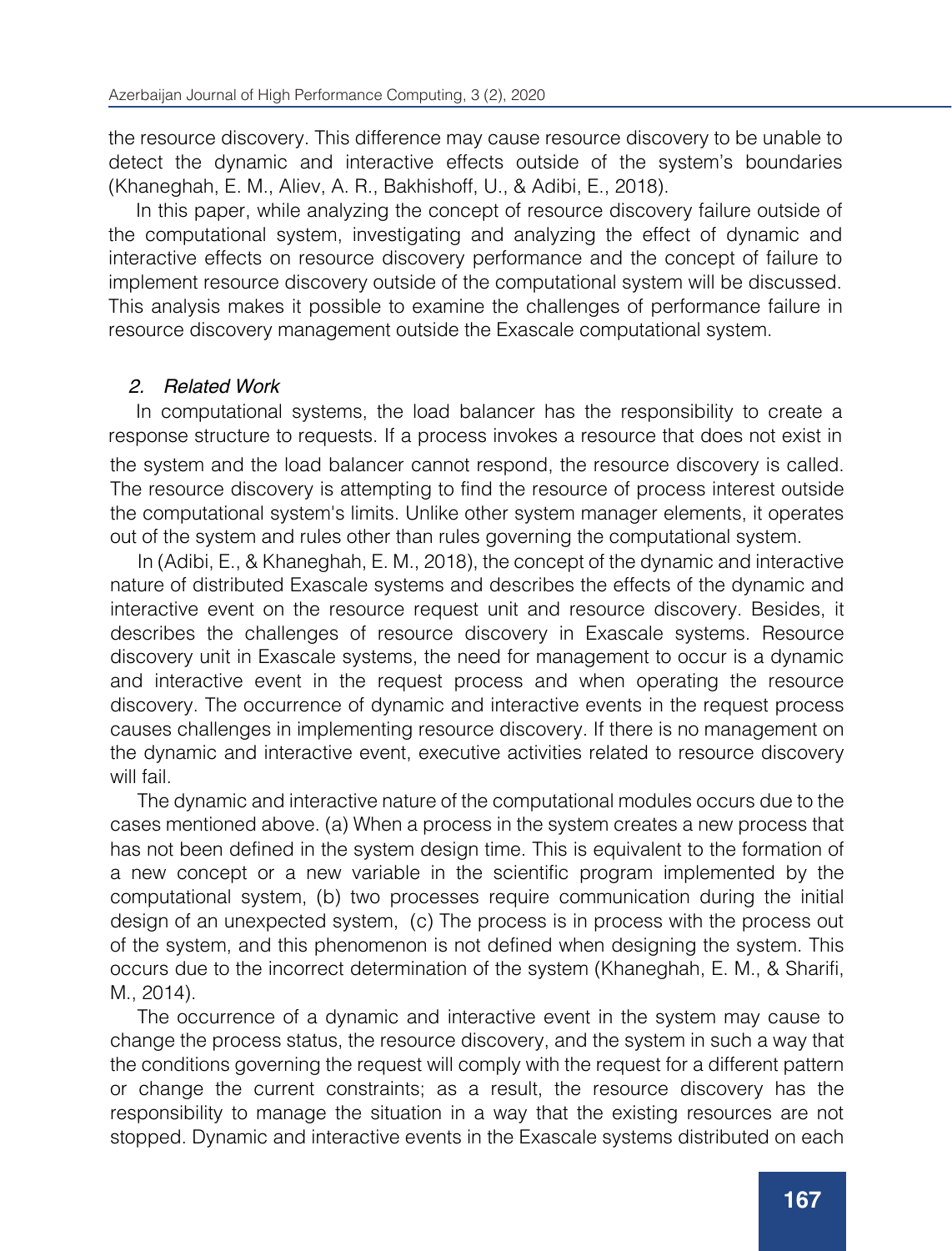of the factors affecting the resource discovery function can be effective. On the other hand, outside the computational system, there is also a dynamic and interactive event efficient on the resource discovery function (Adibi, E., & Khaneghah, E. M., 2020).

The effect of the dynamic and interactive nature on the resource discovery is that View influence where due to the occurrence of dynamic and interactive nature may be the nature of the resource found by the resource discovery is different from the actual nature of the process request. Backward influence where The nature of the resource discovery's resource differs from the dynamic nature of the requesting process by the requestor's nature. Time influence: After finding the source by the source of the source discovery and its allocation, the process is driven out because of the response procedure's dynamic and interactive nature. In this case, the resource discovery failed to complete its respective activity, and all of its activities are unacceptable. In Global Activity, influence, dynamic, and interactive nature affects the overall activity's performance and changes it. By changing the characteristics of global activity, resource discovery should consider the new conditions and support them. The resource discovery in traditional computing systems cannot manage the four mentioned effects (Khaneghah, E. M., & Sharifi, M., 2014).

In ((Khaneghah, E. M., Aliev, A. R., Bakhishoff, U., & Adibi, E., 2018) introduces a mathematical model of events resulting in resource discovery failure in this type of computing systems based on descriptive spaces of resource discovery activities. This mathematical model helps to analyze this issue that the dynamic and interactive nature would lead to resource discovery and what capabilities resource discovery should have to prevent failure. Resource discovery in distributed Exascale computing systems, in addition to managing events resulting in failures due to not finding the resource, as well as failure to perform resource discovery activities at the acceptable time, needs to be able to manage events resulting in failures due to dynamic and interactive nature as well.

Resource discovery can be used in distributed Exascale systems when: (a) it can analyze the global activity process's functional and behavioral state. This means that resource discovery should not consider the computing process as an abstract element; instead, it should consider it as part of global activity. (b) It has mechanisms and methods to analyze changes in the process request nature during the resource discovery process. This implies that it should either be directly connected with requesting and activating resource discovery or can analyze the effects of other elements that change the request nature. It should also get information based on checking the process behavior about the frequency of request nature changes. It means having information on the requests' nature and their changing time. (c) It has mechanisms and methods for analyzing the requests' type. Thus, resource discovery should have a pattern for classifying resources and answerable resources and making decisions on changing the request type based on this pattern. To make such, resource discovery should either be directly connected with the process requesting and activating resource discovery or make decisions on changing the request type by examining the impacts of factors affecting the process. It should also decide on the

frequency of changing the process request type by time check of the process.

resource discovery activities, and occurring, can lead to resource discovery activity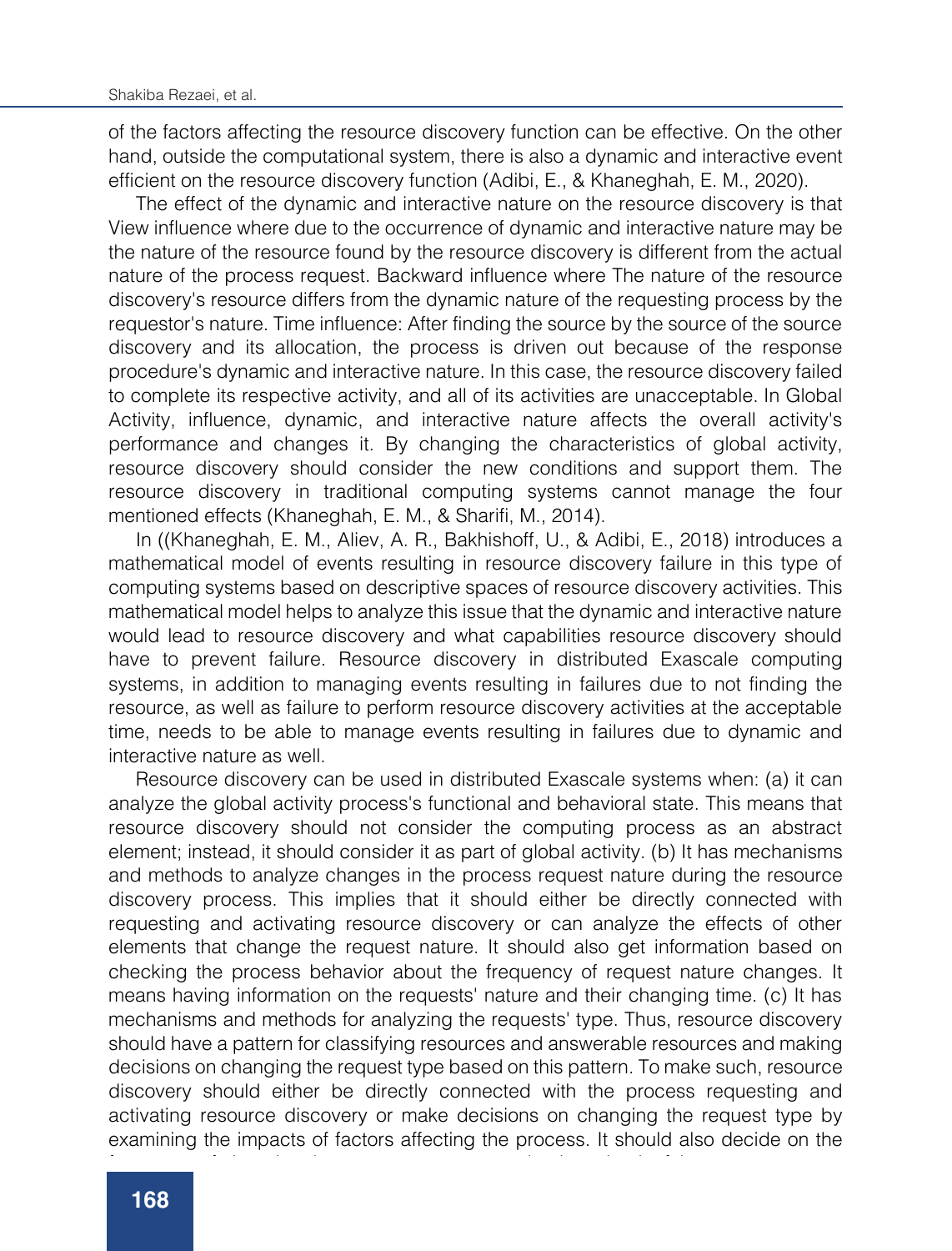frequency of changing the process request type by time check of the process.

In Exascale systems, multiple factors, including the lack of resources in an acceptable time, lack of accurate understanding of elements depending on the resource discovery activities, and occurring, can lead to resource discovery activity .failure

In (Adibi, E., & Khaneghah, E. M., 2020), a two-step mechanism is proposed for resource discovery. This method can be used in peer to peer computing systems and considers the scalability and dynamic characteristics of such systems. Some resources exist in peer - to - peer computing systems whose features change over time. Therefore, to discover a suitable source and consider static properties, mechanisms should investigate the system's changes. The method introduced in this paper is to determine the weight of each static and dynamic resource in the system. If a user requests a resource, computing finds resources as a super-peer to respond to the request. Resources are ranked based on defined mechanisms, and the most appropriate resource is assigned to the applicant.

One of the effects of a dynamic and interactive event of a change in RNS (Request Nature Set) or RAS (Request Attribute Set) can lead to resource discovery activities' failure. Resource discovery in Exascale systems based on policies assigned to it, the maximum resource (in traditional systems), or the lowest resource (in distributed systems) is similar to the request and then obtain access to that resource to have full or partial access.

After obtaining complete access to a resource, the resource discovery assigns it to the requesting process as the local source, and the system administrator is obliged to create transparency. Specific activities can be assigned to the requesting process, and the system administrator has a responsibility to create and manage a particular activity in remote resources. The dynamic and interactive event, leading to increased resource discovery and change in constraints RAC, affects RNS and RI (Request Image).

The difference between traditional systems and Exascale systems is the method of creating RNS. When resource management is active in traditional systems, the resource discovery provides RNS concerning time constraints, location, and RAS based on the request type. The Exascale distributed system is one of the challenges of resource discovery, type, and nature of the request due to dynamic and interactive events. If the resource discovery mechanism is based only on the request type and is not considered dynamic and interactive, it can cause or increase the response time. Therefore, in the Exascale distribution of information based on the nature of the request that arises from a resource request and global activity, the response structure is created, and the most appropriate mechanism for discovering the resource is selected.

In (Kaur, M., & Kadam, S. S., 2017), we have proposed a two-phased multi-attribute decision making (MADM) approach for the discovery of grid resources by using P2P formalism and provides the best suitable resource (s) to grid users. The majority of the resource discovery techniques rely on static resource attributes during resource selection. The matching resources based on the static resource attributes may not be

the most appropriate resources for user applications' execution because they may

applies the SAW method to shortlist the top-ranked resources communicated to the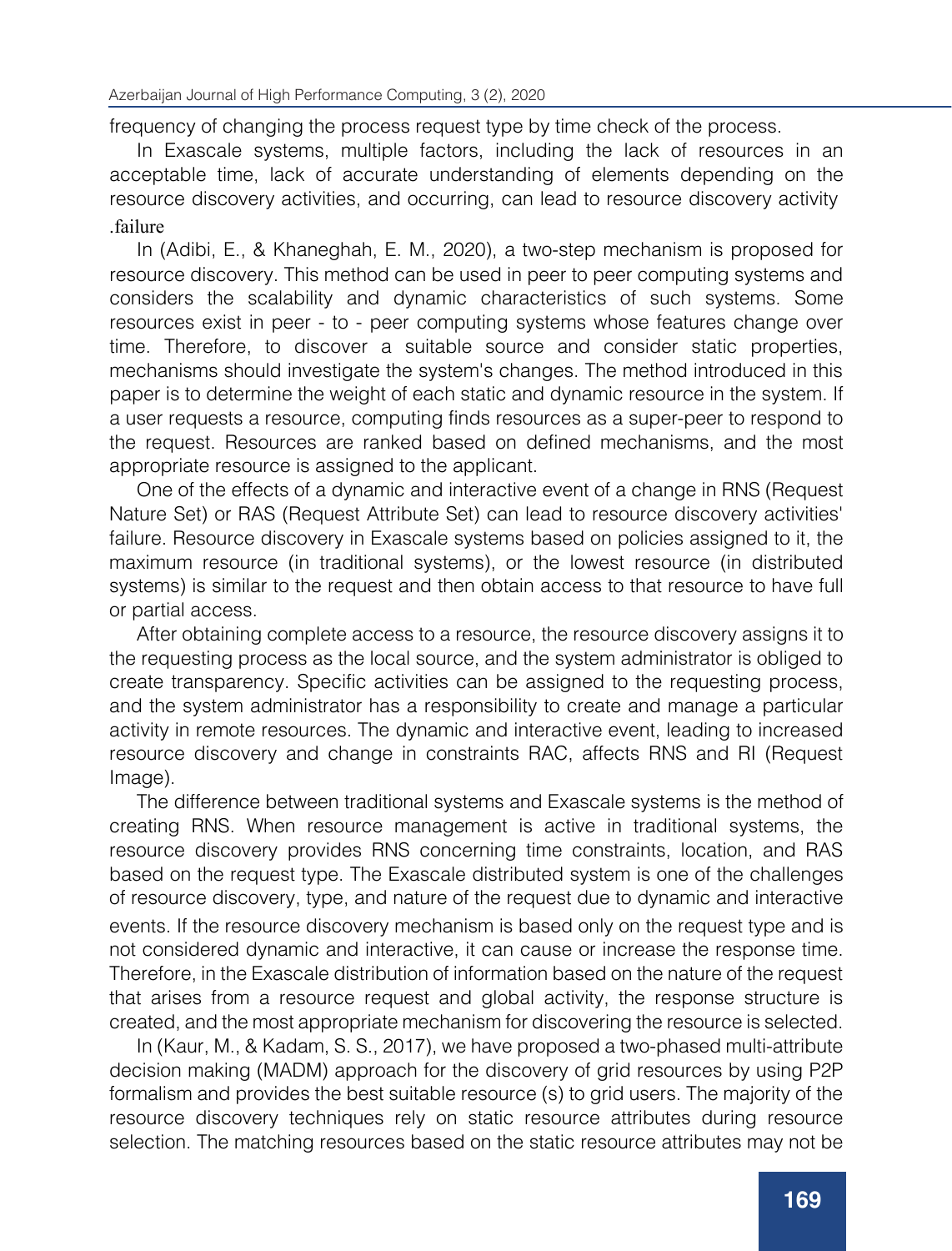the most appropriate resources for user applications' execution because they may have heavy job loads, less storage space, or less working memory (RAM).

The first phase describes a mechanism to discover all matching resources and applies the SAW method to shortlist the top-ranked resources communicated to the requesting super-peer. The second phase of our proposed methodology applies an integrated MADM approach on the list of selected resources received from different super peers. The pairwise comparison of the resources concerning their attributes is made, and each resource's rank is determined. The top-ranked resource is then communicated to the grid used by the grid scheduler. The proposed method methodology enables the grid scheduler to allocate the most appropriate resource to the user application and reduces the search complexity by filtering out the less relevant resources during resource discovery.

The factors that contribute to resource discovery failure are different. The resource discovery's failure factors outside the boundaries of the computational system are usually considered in the traditional computing systems due to the high cost of discovering and increasing the execution time of the resource discovery. If the execution time constraint is violated, the resource discovery process is faced with failure. The Exascale distributed system of the management mechanism and the way of solving the failure operations are expressed. In other words, the resource discovery management component's failure operations correspond not to enable restart operation.

# 3. The Function of the Resource Discovery Outside the System in Traditional *systems Computing Systems*

The resource discovery in traditional computing systems involves acquiring RAS, or RNS, or (RAS, RNS) from the load balancer, and will start activities related to resource discovery. The resource discovery, based on the constraints governing each of the two space, RNS, and RAS, or combination constraints of two spaces, initiates actions related to the resource's discovery (Adibi, E., & Khaneghah, E. M., 2020). If the resource discovery, regardless of the mechanism used, tries to find the source of the request, in the Alpha, from the point of view of the resource discovery, is described in the form expressed in formula 1.



As observed in formula 1, the local manager of Alpha, from the point of view of the resource discovery, requests mapping the source to the source in the Alpha leading to the request. In traditional computing systems, regardless of the resource discovery mechanism, the resource discovery process enables the request form  $Request(T, L, S, C)$ . The resource discovery seeks to find the computational unit capable of responding to the request expressed in the form  $\textit{Request}(T, L, S, )$  C.

The process request of the resource discovery is a variable of time constraints,

discovery sends a process request to the local manager of any external computational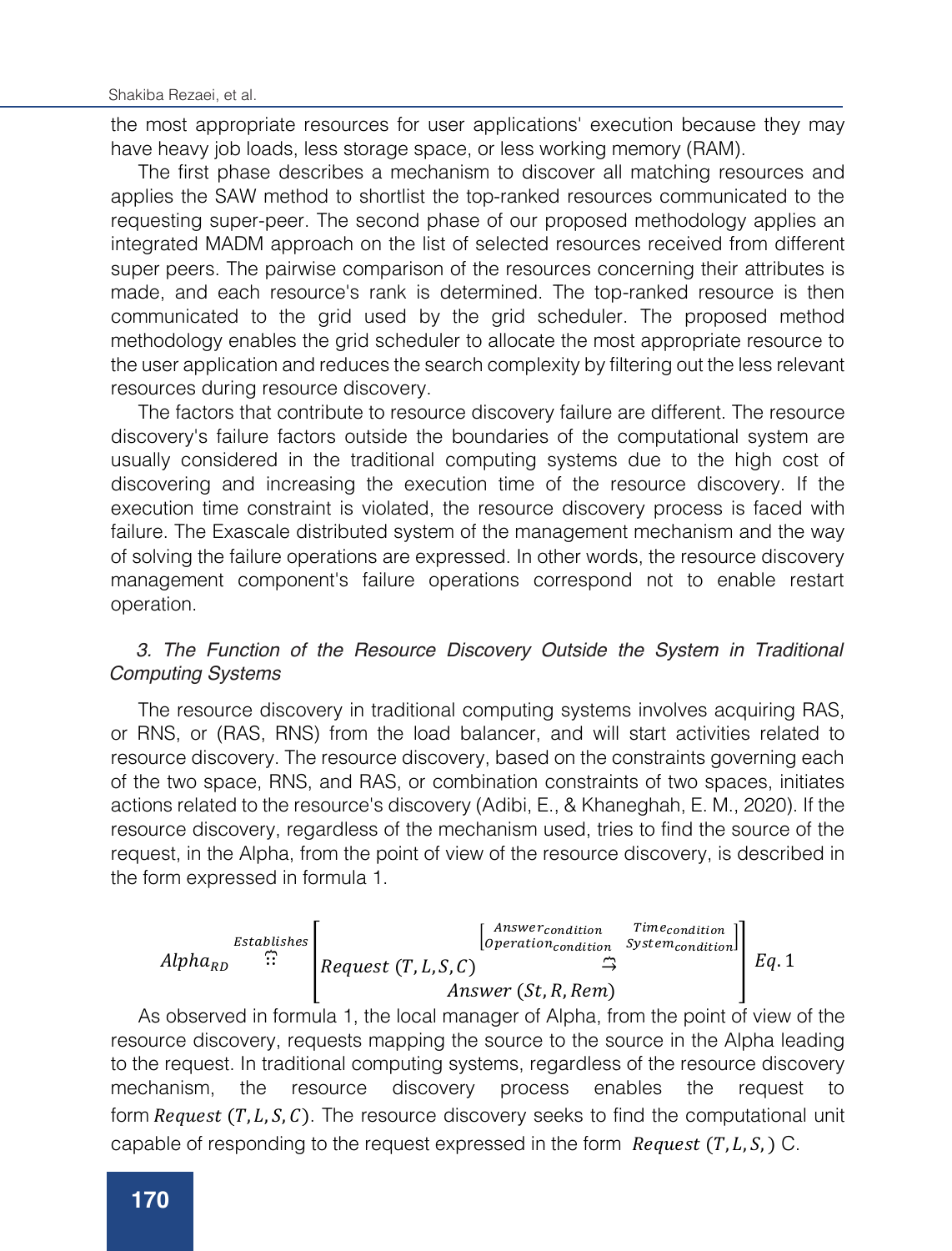The process request of the resource discovery is a variable of time constraints, spatial constraints, the constraints governing the computational requesting system, and the communication constraints between requests and replies. The resource discovery sends a process request to the local manager of any external computational resource outside the system based on the mechanism used to discover the source. Suppose the Alpha's local manager can establish formula 1 and accountability to the request. In that case, the resource discovery will terminate the resource discovery process if the Alpha's computational unit can establish formula 1 and respond to the request to form  $Answer(St, R, Rem)$ , then sent to the resource discovery.

In the form, *Answer*  $(St, R, Rem)$  respond to a variable request of the status of the accountable computational element, the constraints governing the computational unit, and how Alpha was present in the response process. The St sign indicates the description of the Alpha's state, and R indicates a constraint-based on the Alpha. The St can implicitly include the resource status requested. Let R denote the constraints of usage time, access rights constraint, and how to allocate it. In traditional computing systems, rem indicates that whether the presence of Alpha in response to the request is deterministic or not? If Alpha's presence is deterministic, then the value  $(St, R)$ cannot be changed during the response to the request in the traditional computing systems. If the procedure of Alpha's presence is uncertain and possible to exist in response to the request of the absence or change of Alpha's status, then the value  $(St, R)$  is a function of time-independent variables.

The local manager of Alpha, under  $\begin{bmatrix} Answer_{condition} & Time_{condition} \\ّ \end{bmatrix}$  $\emph{Operation}$  System $_{condition}$ constraints, moves mapping request to the source. Response constraints are the set of constraints on how the source is used. The operations constraints are defined as the constraint set that is defined in the activities applicable to the resource. Time constraints apply the set of constraints governing the resource utilization time. System constraints govern the resource arising from a resource's existence in a given computational system. The Alpha can be part of a computational system or is itself an independent computational element. The constraints defined in the matrix

*Answer<sub>condition Time<sub>condition</sub>*<br>*Operation<sub>condition System<sub>condition*</sub></sub></sub>  $Time_{condition}$  may lack the value that is not considered by the

Alpha's local manager. In the computational system, the Alpha specifies the constraints and constraints specified by the Alpha and, in some cases.

In formula 1 the defining variables of the request are determined by the process requestor.

In traditional computing systems, because the resource request's process state is unaltered in executing discovery activities, the variables  $(T, L, S, C)$ are remain unchanged in the process. In the traditional computing systems, after Alpha's computational element determine the activation of the resource discovery and finding the Alpha, the values for  $(St, R, Rem)$ . in traditional computing systems, only if rem is a non-deterministic status descriptor for the process of the presence of Alpha, in the

process of responding to the process request of the resource discovery, it is possible

In traditional computing systems such as peer-to-peer and grid computing systems,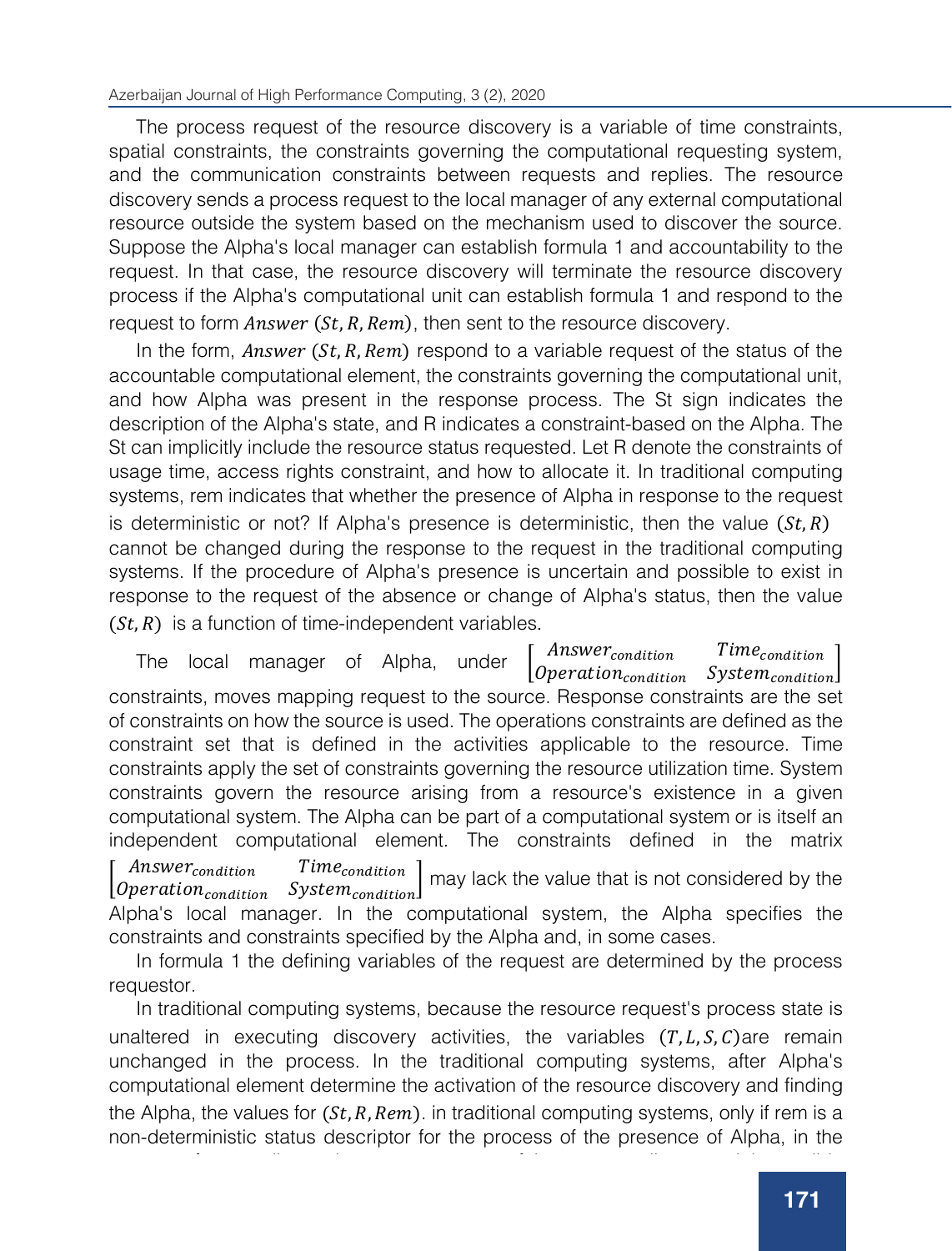process of responding to the process request of the resource discovery, it is possible to not respond to the request by the Alpha. The impossibility of answering the request by Alpha results in the failure of the resource discovery process outside the computational system of the resource discovery activation

In traditional computing systems such as peer-to-peer and grid computing systems, if the Alpha uses the volunteer pattern to respond to the resource discovery management requests' requests in other computational systems, the Rem variable is a non-deterministic presence in the response process to requests. In such a situation, the resource discovery function's failure can be due to the lack of resources or the change in the state of Alpha in response to requests. In this type of computational systems, if the Rem variable represents a non-deterministic presence of Alpha in the response process, and the variables St and R are a function of time, in this case, the variation of any constraints expressed in the matrix *Answer<sub>condition Time<sub>condition</sub>*<br>*Operation<sub>condition System<sub>condition*</sub></sub></sub>  $Time_{condition}$  can fail the function of the resource discovery.

#### *4. Proposition*

In traditional computing systems, the resource discovery activation means accepting the representation process-related request on behalf of the source discovery. In traditional computing systems, when the Alpha is adapted to accept the resource discovery request, the request will be applied as a member of the request for resource access requests set. The resource discovery provides the acquisition rights to the resource required and the resource allocation required by enabling the resource discovery.

In traditional computing systems, the stakeholder's elements related to the resource discovery manager, including the source, the destination, and the governing system on the source computing system and the governing system on the target computational element, are unchanged. It causes that in formula 1, the constraint defining the request, the constraints governing the response to the request, and the constraints governing the mapping of the request to the resource, are stable. In this type of computational system, the resource discovery's failure occurs only if the Alpha uses a deterministic presence pattern to the requesting process request. In an uncertain present, as Alpha's computational element may attempt to leave the response process to a process request, the resource allocation process that is part of resource discovery may fail.

The function of the resource discovery in the Alpha can be considered as the form of space <Answer, Answer Condition, Mapping Condition, <Permissions, Allocation > >. In this form, the axial element of the definition of resource discovery is based on the concept of response. The concept of response from a resource discovery contains a resource that can respond to the request by considering request constraints. The resource concept from the point of view of resource discovery management includes process constraints that require access to the resource. If the Alpha can satisfy the constraints governing the process of requesting, the process of finding the resource is

management is based on the mechanism used, to investigate each candidate's

terminated and the process of access and allocation starts.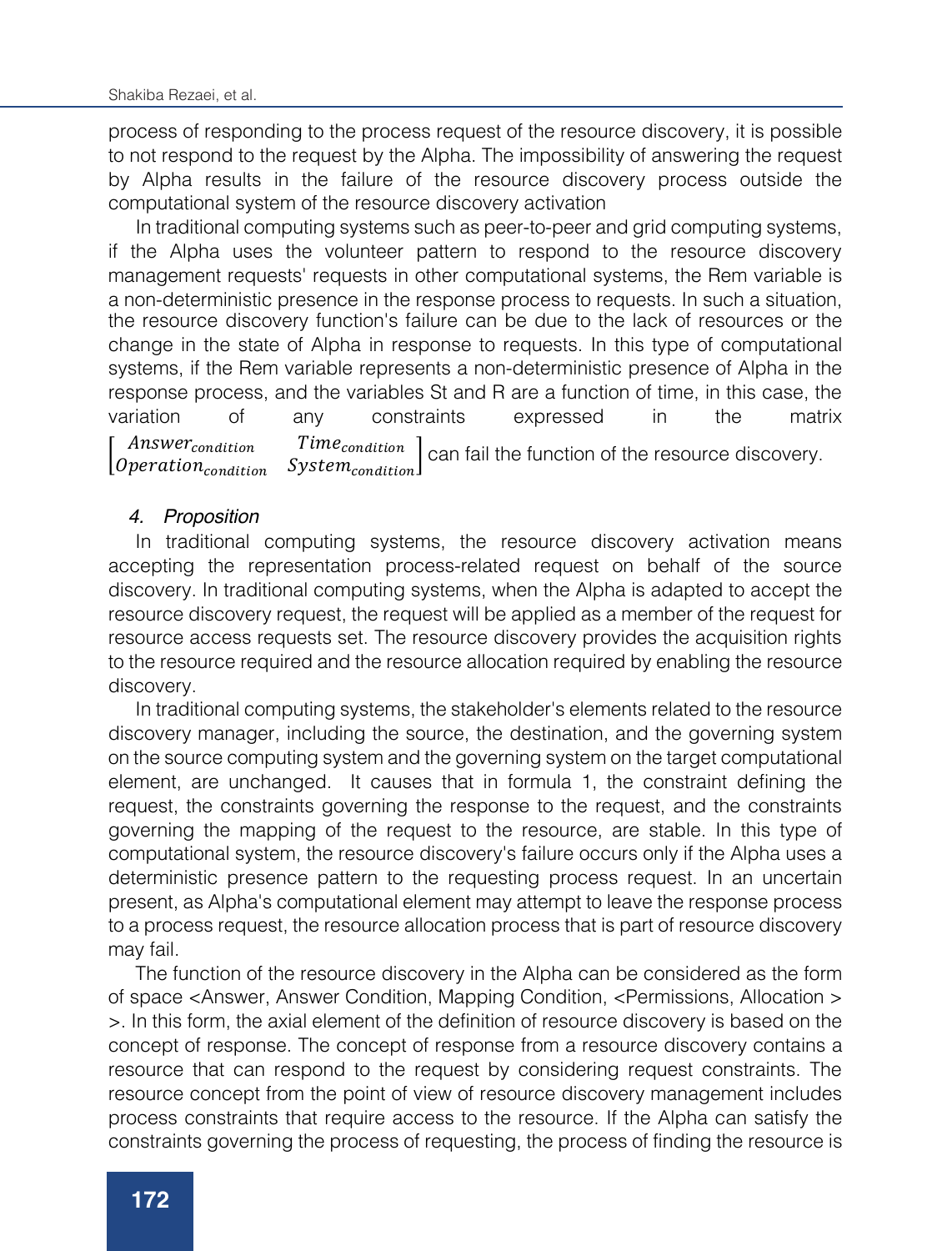terminated and the process of access and allocation starts.

In traditional computing systems, regardless of the mechanism used to discover resources, the answer is unique. In traditional computing systems, resource discovery management is based on the mechanism used, to investigate each candidate's computational element to find the resource. If the specified computing element can meet formula 1, the computational element contains the resource from the resource discovery point of view. This makes it possible to implement the resource discovery process only once in traditional computing systems. The result of the resource discovery process's implementation, or leading to the discovery of the computational element that applies to formula 1, has a source that can be termed as an answer to the resource discovery management process demand response element. From the point of view of resource discovery management, the computational element contains the response to the process request of the agent discovery only once. In traditional computing systems, the resource detection process follows a Bernoulli distribution pattern. If a process leads to success, then the process terminates because it is found in the computational element. If a resource discovery process fails, then because no computational element can respond to the source detection mechanism, it terminates. The computational element's nature contains the source so that the computational element contains a process resource concerning all constraints of response and request or does not contain the desired resource. In traditional computing systems, no other state can be considered for accountable elements.

In traditional computing systems, the concept of resource discovery is unique, and the process of resource discovery cannot lead to another resource discovery process.

In traditional computing systems, provided that the accountable computational element's presence is deterministic, the constraints governing the response during all the resource discovery process and resource allocation are fixed. In traditional computing systems, the acceptance of a request by the accountable computational element occurs when (a) the resource is proportional to the process request (b) the constraints governing the request are consistent with the constraints dominating the response.

In traditional computing systems, as the computational element at the time of the accept request, the constraints on the request are accepted, and the action is defined as constraints that lead to the completion sub-activity of the resource discovery from the resource discovery activity set; therefore, the process of discovering the resource and allocating resource to the requesting process does not respond to the constraints change. The solution's constraints are derived from the constraints governing the computational element containing the resource and the computational system that is the computational element of its membership. The lack of response constraints means not changing the useful parameters on the response to process requests in the computational element and the computational system.

The constancy of the constraints governing the response causes that the model used to grant access rights and the allocation to the process is constant. The constancy of the constraints dominating the answer makes it clear that the resource

view of the resource discovery, means that after each step of the set of discovery activities, and the way of allocation, and the way of allocation, the way of allocation, the way of allocation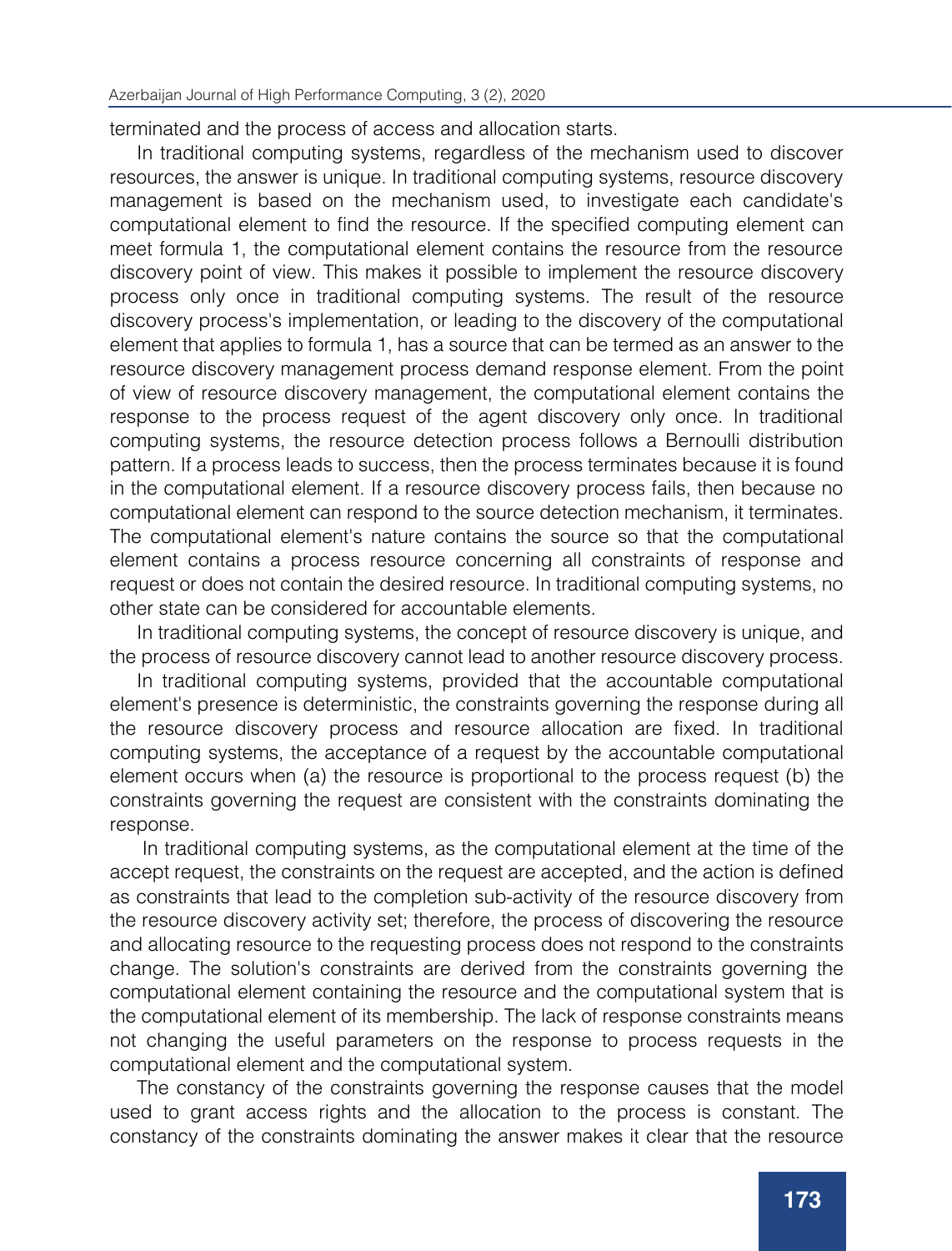discovery, after allocating the source to the requesting process, does not need to review the constraints governing the response, as well as the access rights pattern as well as how the resource is allocated to the requesting process. This, from the point of view of the resource discovery, means that after each step of the set of discovery activities, access rights, and the way of allocation, there is no need to review the accountable computational element responsible for the change. considering that in case of violation of the constraints governing the mapping, the activities related to the resource discovery will fail and also due to the constant state of the computational element containing the resource, the constraints governing the response and request will cause that (a) failure due to violation of System and Operation constraints is not defined in the traditional computing systems, and it cannot be done. (b) In case of failure due to violation of Answer constraint, only if it is possible to occur in the hardware or network of the accountable computational element gets into trouble, and it is not impossible to continue to respond to the request. (c) About the failure due to Time constraints, even if factors affecting the process of responding to requests in the computational element and the computational system may be stable, it may occur due to the dominant pattern of process management. Model acceptance of process lieutenant general functions by the accountable computational element is effective on the possibility of a time type failure.

Traditionally, in traditional computing systems, one of the two models in terms of the process taking into account is considered a local processor considered a global process as the requestor's process management patterns. Changing process execution time, change of process executive priority or any change in process execution process in the accountable computational element can lead to the Time type failure. If a failure of the Time type occurs and this failure due to the hardware function and the computational element network is not accountable, then this failure is considered in the judgment of taking a Time Out for the process lieutenant execution.

In traditional computing systems, the function of resource in the accountable computational element is described by two variables (Resource, Time). The stability of the effective elements states on the accountable source in the accountable computational element and the system in which the computational element is part of it makes it possible to define the function of resource discovery management in traditional computing systems based on two resource spaces and time constraints. Resource space includes constraints governing the request as well as constraints governing the response. Time-space also includes time constraints of resource usage. This causes that in traditional computing systems, the performance of the resource discovery in the accountable computational element is the probability that there are two types of failure due to the no impossibility of obtaining resource and failure due to the violation of time constraints due to accountability.

#### *5. Argument*

In Exascale distributed systems, at each moment of executing the activities related to resource discovery, it is possible to occur dynamic and interactive nature. Due to the limitation of the resource discovery performance, which is part of it in the

dynamic and interactive nature may occur in each of the resource discovery domains. The dynamic and interactive nature of the functional space with the functional space with the computational space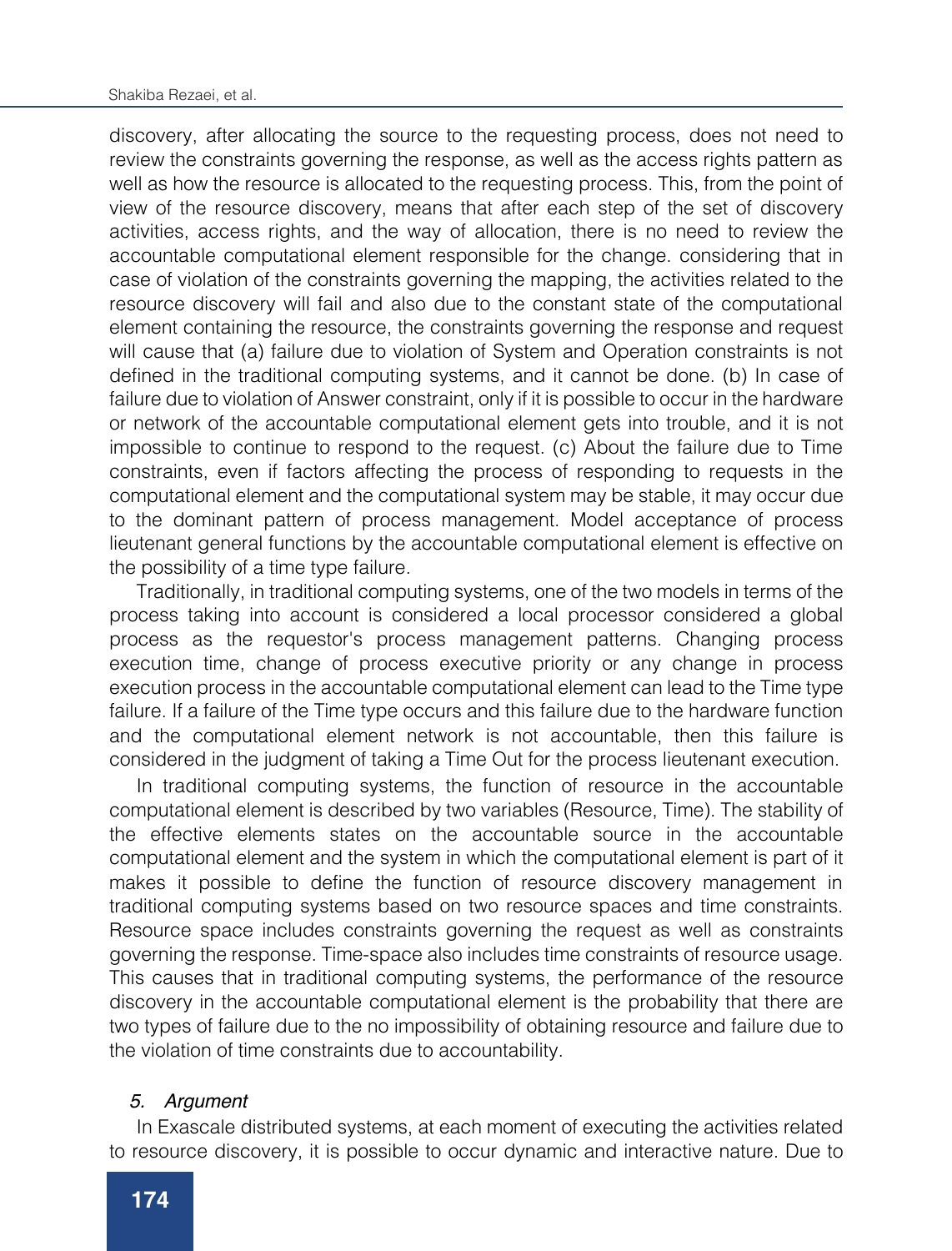the limitation of the resource discovery performance, which is part of it in the computational system and the other part of it outside the computational system, a dynamic and interactive nature may occur in each of the resource discovery domains. The dynamic and interactive nature of the functional space within the computational system may affect the source and process computational element of the resource discovery and the resource discovery function in the computational system. The dynamic and interactive event within the computational system may affect the concept of request and the constraints governing the request. A dynamic and interactive event occurring within the functional space outside the computational system may cause the accountable computational element, the resource requested, and the resource discovery management element's function outside the computational system. A dynamic and interactive event occurring outside the computational system may affect the concept of response and mapping constraints. A dynamic and interactive event occurs in each of the two activities of resource discovery, affecting the resource discovery management element's function in another activity space.

In large scale systems, resource finding is a relative activity, and Matching's concept is also considered an acceptable activity in the resource discovery performance. This may cause the resource discovery process to be considered a global activity. In this situation, a set of Alphai elements responds to each part of the requestor requirement, and, as the degree of Matching is established between the source in Alphai and the process request activating of the resource discovery. Therefore, Alphai is part of the global activity of accountability to process requests. This makes it possible in the Exascale distributed system to examine the function in the  $[Alpha_1 \cdots \text{Alpha}_n]$  matrix to examining the function of the resource discovery in the individual Alpha. In this situation, the concept of request from the point of view of resource discovery management, the concept of responses in Exascale distributed systems, is considered a  $[Alpha_1 \quad \cdots \quad Alpha_n]$  matrix. The definition of the concept of response in a matrix form means considering one or more resources to respond to an activating request for resource discovery. From the point of view of resource discovery in Exascale systems, each  $Answer<sub>i</sub>$  response to the quaternary form (R, St, Rem, G) is defined that four defining space  $Answer<sub>i</sub>$  and  $Answer<sub>i</sub>$  constraints are the sources of resource discovery.

In the Exascale distributed system, the definition of constraints governing the resource to form R(Resource Limitation(t), Local System Limitation(t), Global Activity Limitation(t), Time Usage(t), Permission (t), Allocation(t), Similarity (t)) is considered . In the Exascale distributed system, the accountable resource can be a member of the computational system that consists of one or more of a computational element, so the accountable resource to request can be present in more than one global activity. Constraints govern the accountable resource to process requests derived from resource constraints, resource definition in the computational element, and the presence of a computational element containing the resource in global activity (or activities). On the other hand, according to the nature of the Exascale system's distribution and the probability of occurrence of dynamic and interactive nature,

rights, and allocation constraints that are variable of time-independent variable, the concept of similarity to process request resource are considered a of a time-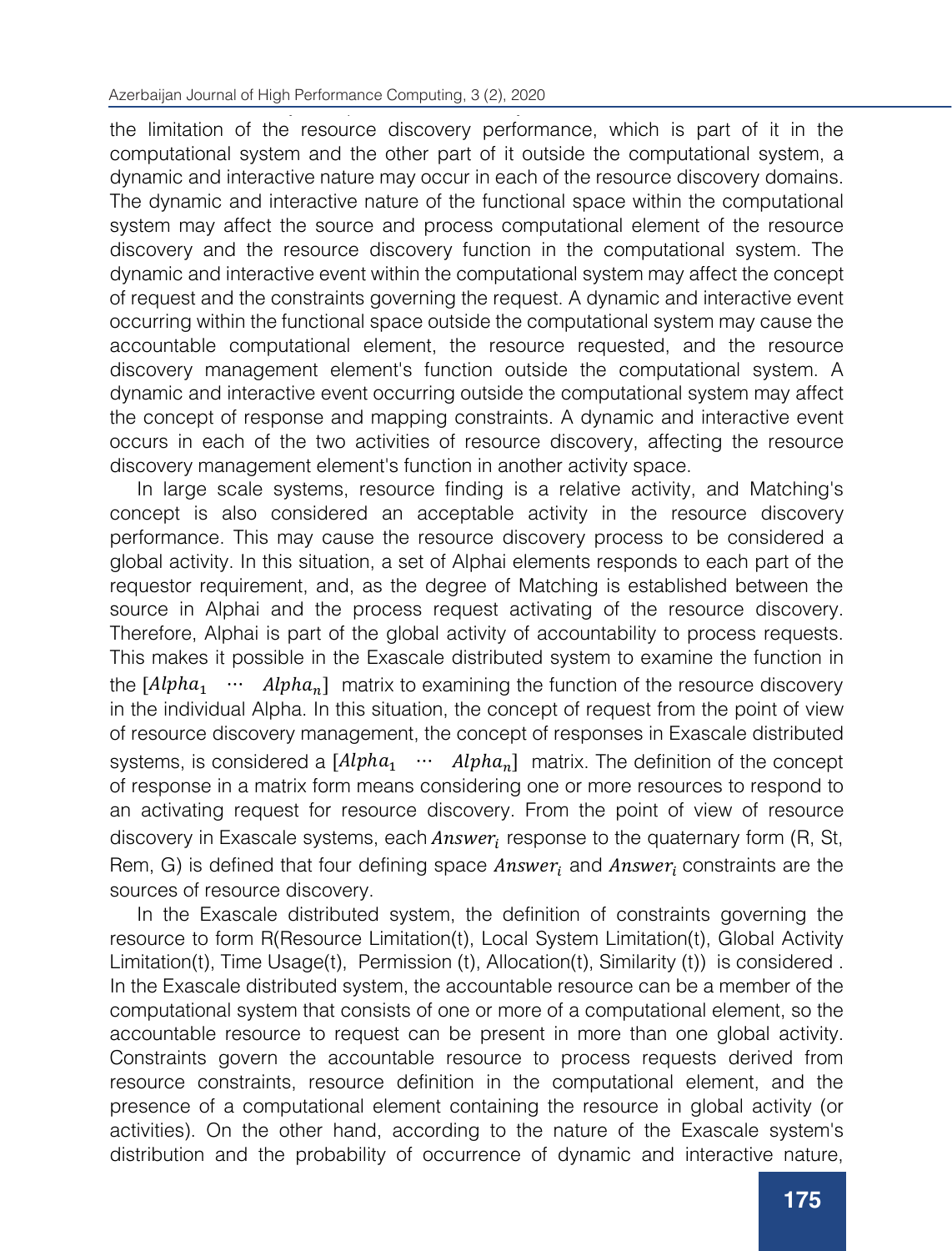variables of R space are variable independent of time. In the Exascale distributed system, the concept of resource and considering resource usage constraints, access<br>rights, and ellecation constraints that are veriable of time independent veriable, the rights, and allocation constraints that are variable of time-independent variable, the rights, and allocation constraints that are variable of three independent variable; the concept of similarity to process request resource are considered a of a timeconcept of similarity to processed

ependem vanabie.<br>In the Exascale distributed system, the responsive source's concept to request's responsive source to form and the form R(Resource System Limitation Council), and the follows a similar pattern to what is shown in figure 1.  $\sigma$  determined usually performance where the original managements.



#### Fig. 1. The well-defined situations for accountable resource in 95.:)%)5. *Exascale distributed system*  $\varepsilon$  is defined. In addition to the theorem to the theorem  $\varepsilon$

As shown in figure 1, in addition to the two running to respond and ready to Local constraints defined in the traditional computing systems for mapping, the two Request accountability, situations in the traditional computing systems, the situation is considered only to respond to the local request, reserved to global request, and also running to respond to a global request and the existence of accountability in more than remining to respond to a global request and the existence or accountability in more than one global request. This causes the concept of accountability in more than one global end global request. This eddee the endept of decountablity in these than one global request that needs to consider the global activities or G space in which the resource the Example of the Exascale distribution and the function of the function of the system, the function of responding to one or more of a process belonging to the global activities. A responsive resource to request can have constraints on the number of global activities. responsive researce to request carriave constraints of the names or global detivities<br>used to mention resources. G space is a function of time-independent variables,  $\mu$ process the requester the requester of  $\alpha$  computational alomatic usage state  $\mu$  and  $\mu$ resource capability, membership capacity of a computational element in global<br>cotivities and time activities, and time.

mapping constraints. In the Exascale distributed system, the matrix of constraints governing the mapping In the Exascale distribution distribution  $\mathbf{r}_0$  are  $\mathbf{r}_0$  and  $\mathbf{r}_0$  are  $\mathbf{r}_0$  are  $\mathbf{r}_0$  are  $\mathbf{r}_0$  are  $\mathbf{r}_0$  are  $\mathbf{r}_0$  are  $\mathbf{r}_0$  are  $\mathbf{r}_0$  are  $\mathbf{r}_0$  are  $\mathbf{r}_0$  are  $\mathbf{r}_0$  a in the request to the responsive source to the request in the form<br> $\overline{r}$ 

Answer<sub>condition</sub> Time<sub>condition</sub>  $Operation_{condition}$ 

System<sub>condition</sub>

 $\left[$   $\begin{array}{c}$   $\begin{array}{c}$   $\end{array}$   $\begin{array}{c}$   $\end{array}$   $\begin{array}{c}$   $\end{array}$  and  $\begin{array}{c}$   $\end{array}$  and  $\begin{array}{c}$  and  $\end{array}$  and  $\begin{array}{c}$  and  $\end{array}$  is defined. In addition to the *Deration<sub>condition</sub>* System<sub>condition</sub> Is defined. In addition to the activities related to carry out the activities related to carry out the activities related to  $R$ 

constraints defined in the traditional computing systems for mapping, the two constraints domes in the traditional comparing opposition of mapping, the the element of Alpha and constraints and limitations due to the relative advantage of Alpha. activities will be a constructed in the and interactive distribution of the function of the function of the function of the function of the function of the function of the function of the function of the function of the fu The constraints governing the response process in Exascale distributed systems, Global Activity<sub>condition</sub> Related Advantage<sub>condition</sub>

unlike traditional computing systems, are a function of time-independent variables. In

concepts of the possibility of not answering a resource in a computational element to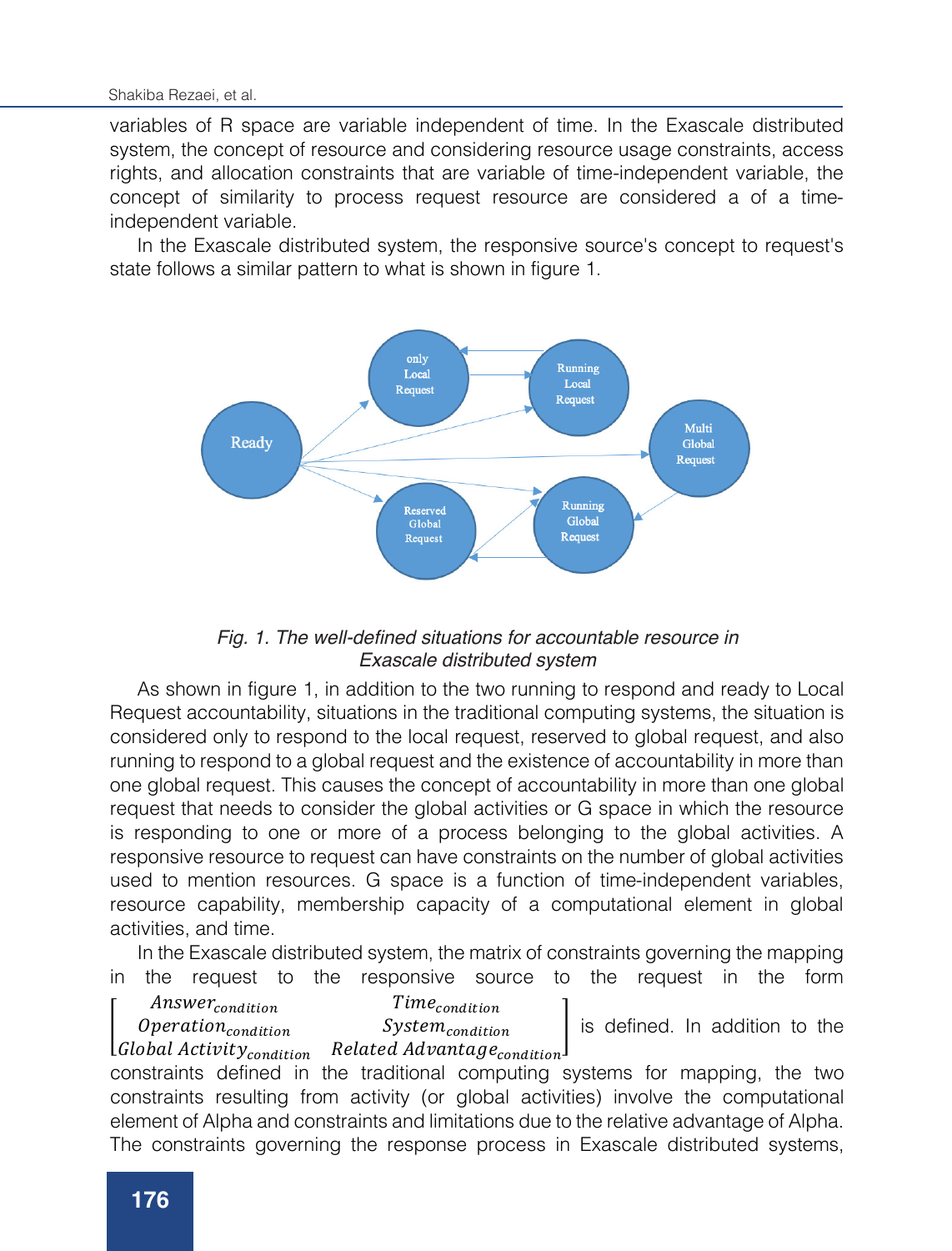unlike traditional computing systems, are a function of time-independent variables. In the Exascale distributed system, the function of resource discovery in the computational element is defined in the form (R, Mapping Matrix, St) because of two concepts of the possibility of not answering a resource in a computational element to process the request, the definition of resource usage state for global and local activities, as well as a function of time-independent constraints on resource and mapping constraints.

In the Exascale distributed system, unlike traditional computing systems, which are the axial element of system activity based on process, the axial element of system activity is based on the concept of global activity and process definition as part of the global activity. In the Exascale distributed system, to carry out the activities related to resource discovery, three global activities are responsive to the request, the global activities that the resource is a part of and the global activity that the process was requesting member. In the accountable computational unit, two first and second global activities will be affected if dynamic and interactive. In investigating the function of the resource discovery management system, the dynamic and interactive events on the computational element of the requesting, changes of the third global activity affect the resource discovery management system's performance in the accountable computational element.

In the Exascale distributed system, unlike traditional computing systems that a computational element responds to a process request, several computing elements may be responding to a process request. In such a situation, each computing element is based on the concept of its relative advantage in responding to a request (or part of a process request) in the global activity leading to a process request. The concept of comparative advantage indicates the computational element's ability to respond to the requests for resources, which the function of the computational element makes it capable of answering the requests for those resources. In the Exascale distributed system, the concept of comparative advantage is a variable of a time-independent variable. The relative advantage space may change due to the passage of time and the computational element's functional status or due to a dynamic and interactive event. This change may violate the definition of comparative advantage of the computational element.

Given the definition of the mapping constraints matrix and considering the function of the Alpha's resource discovery, we can consider the following failure to function the computational system's resource discovery.

A) RBroken, a dynamic and interactive nature may change the resource situation so that the source's new source may not involve process constraints. The function of resource discovery in conventional computational systems is in such a way that only when examining the feasibility of process application implementation in the accountable computational element, it is attempted to investigate whether the computational element can respond to a process request or not. The resource discovery during resource discovery processes does not provide information about the correspondence between constraints of request to the response's constraints. In a

dynamic and interactive event and changing the R descriptor's parameters, the

global activity, and how resource operation can affect the resource's parameters.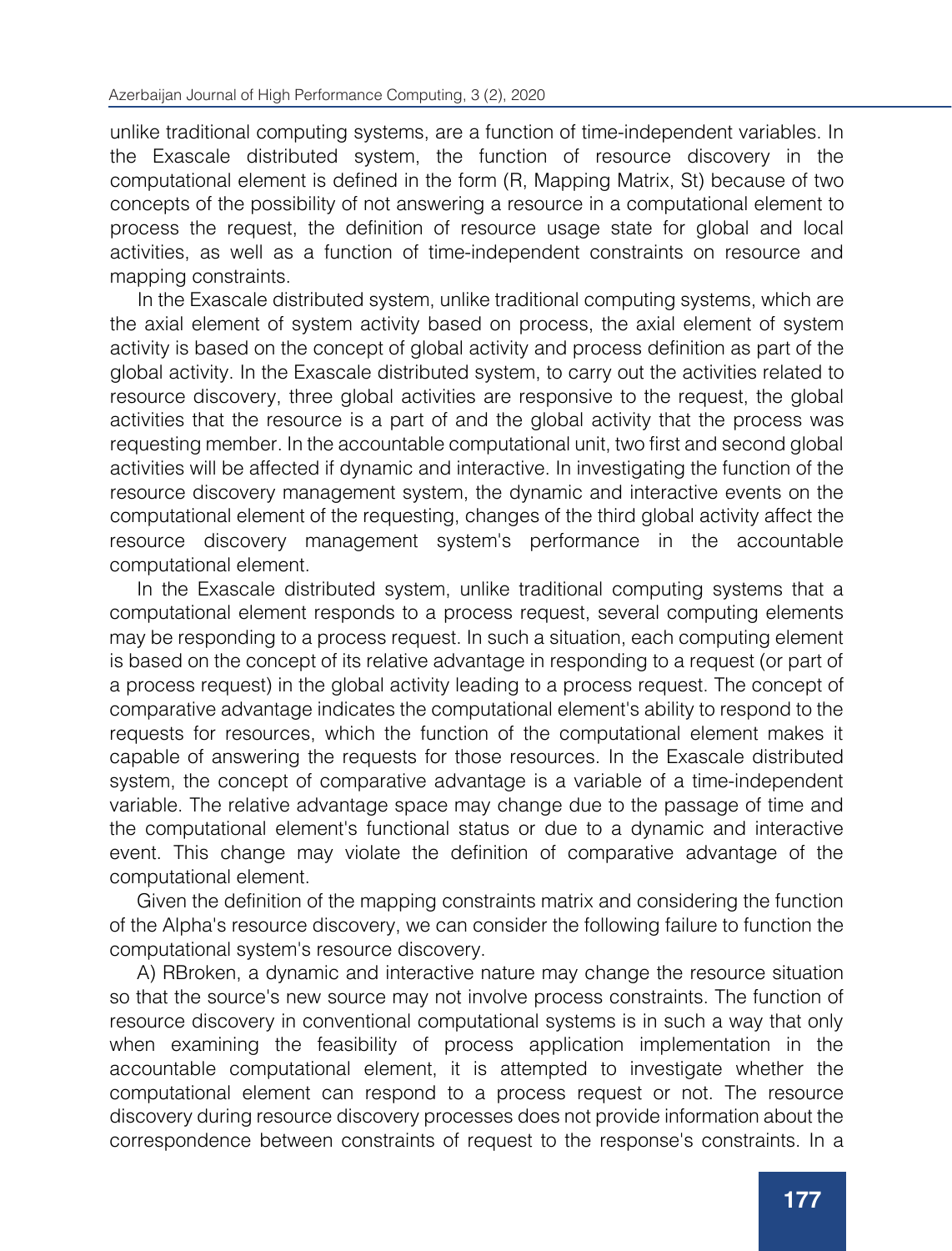dynamic and interactive event and changing the R descriptor's parameters, the resource discovery has no information about the change. A dynamic and interactive event occurs from three approaches to impact resource constraints, the effect on the global activity, and how resource operation can affect the resource's parameters.

R (Resource Limitation(t), Local System Limitation(t), Global Activity Limitation(t), Time Usage(t), Permission (t), Allocation(t), Similarity (t))

B) MappingBroken, Changing each of the elements of the Answercondition Timecondition

I  $Operation_{condition}$ Global Activity<sub>condition</sub> System<sub>condition</sub> Related Advantage<sub>condition</sub>. due to the occurrence of a

dynamic and interactive event, which may cause the accountable element to lack the ability to respond to the request constraints. In this situation, the

I Answer<sub>condition</sub> Time<sub>condition</sub>

 $Operation_{condition}$ Global Activity<sub>condition</sub>  $System_{condition}$ Related Advantage<sub>condition</sub> the matrix cannot establish the

mapping between the request space and the answer, or the matrix cannot establish a mapping based on request and response constraints. The resource discovery if it can review its function number1 during the execution time of its resource discovery activities, then the failure of the type MappingBroken will not occur. In the failure of the type of MappingBroken, any of the mapping conditions can fail to occur.

C) StBroken, a dynamic and interactive event, may cause the resource situation to change. The change of resource status due to the source's dynamic and interactive nature may result in the change of the resource status based on the process specified in figure 1 or may lead to an undefined state in figure 1. Changing the resource status makes the accountable element unable to respond to the request (or part of the request) of the process enabling resource discovery.

In the three cases mentioned, the requestor process is considered a fixed element in the failure analysis. In each of the three failures mentioned, the dynamic and interactive effects on the accountable element result in the change of the elements of the resource discovery's function in the mentioned element, and it leads to the failure of the activities of the resource discovery.

### *6. Conclusion*

The resource discovery in the Exascale system and finding a process resource are responsible for creating a response structure. The major part of the resource discovery occurs outside the request process-related computing system's limits and bounds. This causes that in case of occurrence, dynamic and interactive event processes outside the request process-related computational system are also affected and require the mechanisms and frameworks for management to occur, dynamic and interactive event out of the computational system. To manage and control the impact of the dynamic and interactive event on the accountable element, we need to analyze resource discovery's function in the accountable computational element and redefine the elements of this function with consideration of the effects of dynamic and interactive

effects. To make the dynamic and interactive event interactive event in the accountable event in the accountable

the resource discovery. This development of resource discovery in the responsive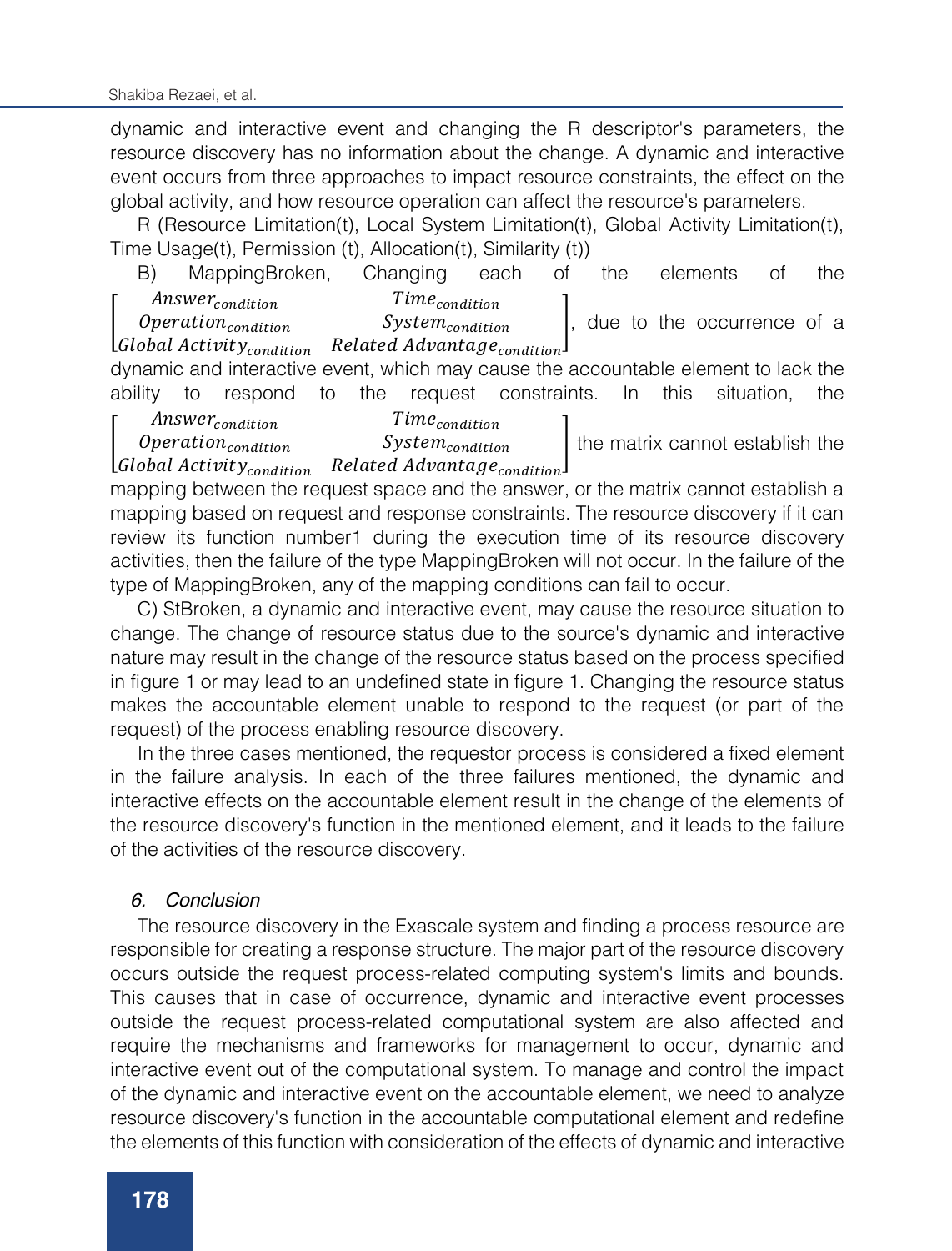effects. To manage the dynamic and interactive event in the accountable computational element, the resource discovery requires the development of the concept of resource status, resource status, and mapping conditions of the function of the resource discovery. This development of resource discovery in the responsive element makes it possible to change the function from an unrelated function to time to an independent time and event function. This change function of resource discovery causes the resource to need to develop the concept of responsibility and consider accountability. The resource discovery's development function requires the development of the concept of the resource discovery from a one - dimensional structure to a multidimensional structure. This makes it clear that the resource discovery requires consideration of the status of the responsive element in the resource discovery process and other units to support the occurrence of the dynamic and interactive event in the accountable computational element.

# *Reference*

Adibi, E., & Khaneghah, E. M. (2018). Challenges of resource discovery to support distributed exascale computing environment. *Azerbaijan J. High Pefrom. Comput., 1*(2), 168-178.

Adibi, E., & Khaneghah, E. M. (2020). ExaRD: introducing a framework for empowerment of resource discovery to support distributed exascale computing systems with high consistency. *Cluster Computing, 23,* 3349-3369.

Alzboon, M. S., Arif, A. S., & Mahmuddin, M. (2016). Towards self-resource discovery and selection models in grid computing. *ARPN J. Eng. Appl. Sci, 11*(10), 6269- 6274.

Alzboon, M. S., Mahmuddin, M., & Arif, S. (2019, September). Resource Discovery Mechanisms in Shared Computing Infrastructure: A Survey. In *International Conference of Reliable Information and Communication Technology* (pp. 545-556). Springer, Cham.

Anderson, D. P. (2019). Boinc: A platform for volunteer computing. *Journal of Grid Computing,* 1-24.

Bharti, M., Kumar, R., & Saxena, S. (2018). Clustering‐based resource discovery on Internet‐of‐Things. *International Journal of Communication Systems, 31*(5), e3501.

Bhattacharyya, S., Conradie, L., & Arezki, R. (2017). Resource discovery and the politics of fiscal decentralization. *Journal of Comparative Economics, 45*(2), 366-382.

Bidhendi, Z.E., Pouria F., Khaneghah E.M. (2019) *Challenges of Using Unstructured P2P Systems to Support Distributed Exascale Computing. Azerbaijan Journal of High Performance Computing. 2* (1), 3-6.

Gharb, H., Khaneghah, E. M., et al. (2019) *Challenges of Execution Trend in Distributed Exascale System. Journal of Distributed Computing and Systems, 2* (1), 140-151.

Jamal, A. A., & Teahan, W. J. (2017). Alpha multipliers breadth-first search tech*nique for resource discovery in unstructured peer-to-peer networks. Int. J. Adv. Sci. Eng. Inf. Technol,* 7(4), 1403-1412.